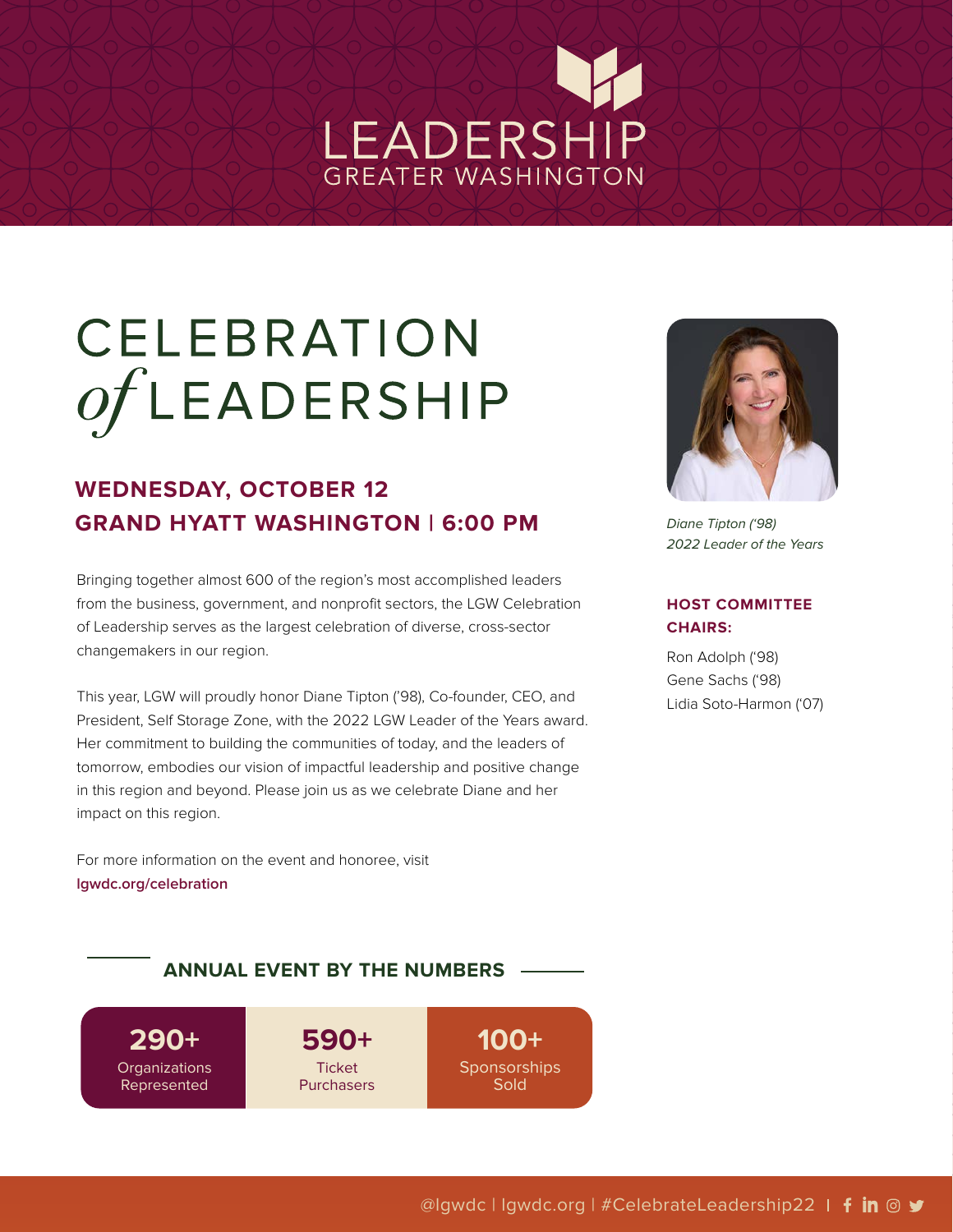# CELEBRATION OFLEADERSHIP



### **LEADERSHIP GREATER WASHINGTON**

Sponsorship funds will be used to support LGW programming, educational leadership experiences, and scholarships.

### **MISSION**

To bring leaders together to make positive community impact in the Washington Metropolitan region.

### **OUR MEMBER NETWORK**



*"At TD Bank, one of our core missions is to enrich the lives of our customers, communities, and colleagues. To accomplish this we have to be actively engaged members of our local community, and our partnership with Leadership Greater Washington provides the perfect conduit to make this happen at all levels of TD market leadership."*

- Terry Kenny (LGW Class of '16), Market President, Metro Washington, Baltimore and Delaware, TD Bank

### **35 YEARS OF LGW**

In 1986, Leadership Greater Washington was established by a group of regional leaders and three leading organizations—Meyer Foundation, Greater Washington Board of Trade, and the Junior League of Washington to foster communication and cooperation among the area's established leaders. Modeled after successful leadership programs in metropolitan cities like Atlanta and Philadelphia, the organization began with a focus on developing executive-level leaders through its core program, the Signature Program. After five years of operation, LGW expanded its programming to serve area high school students through its Youth Leadership Greater Washington program. Then in 2014, the Rising Leaders program was launched to provide career-building skills and training to mid-level professionals. Today, LGW continues to offer unique programming to leaders by way of its three core programs and a number of member events that connect leaders and inspire their collaborative efforts to improve the Greater Washington community. Across its 35-year history, LGW's impact has fostered the success of more than 1,900 influential leaders, 300 young professionals, and over 1,000 high school students in DC, Virginia, and Maryland.

### **LGW IMPACT AT A GLANCE**

**\$40,000+**  Awarded in Scholarships to Program-Participants in 2021

**1,630+**  Unique Event Attendees

@lgwdc | lgwdc.org | #CelebrateLeadership22 | fin @ y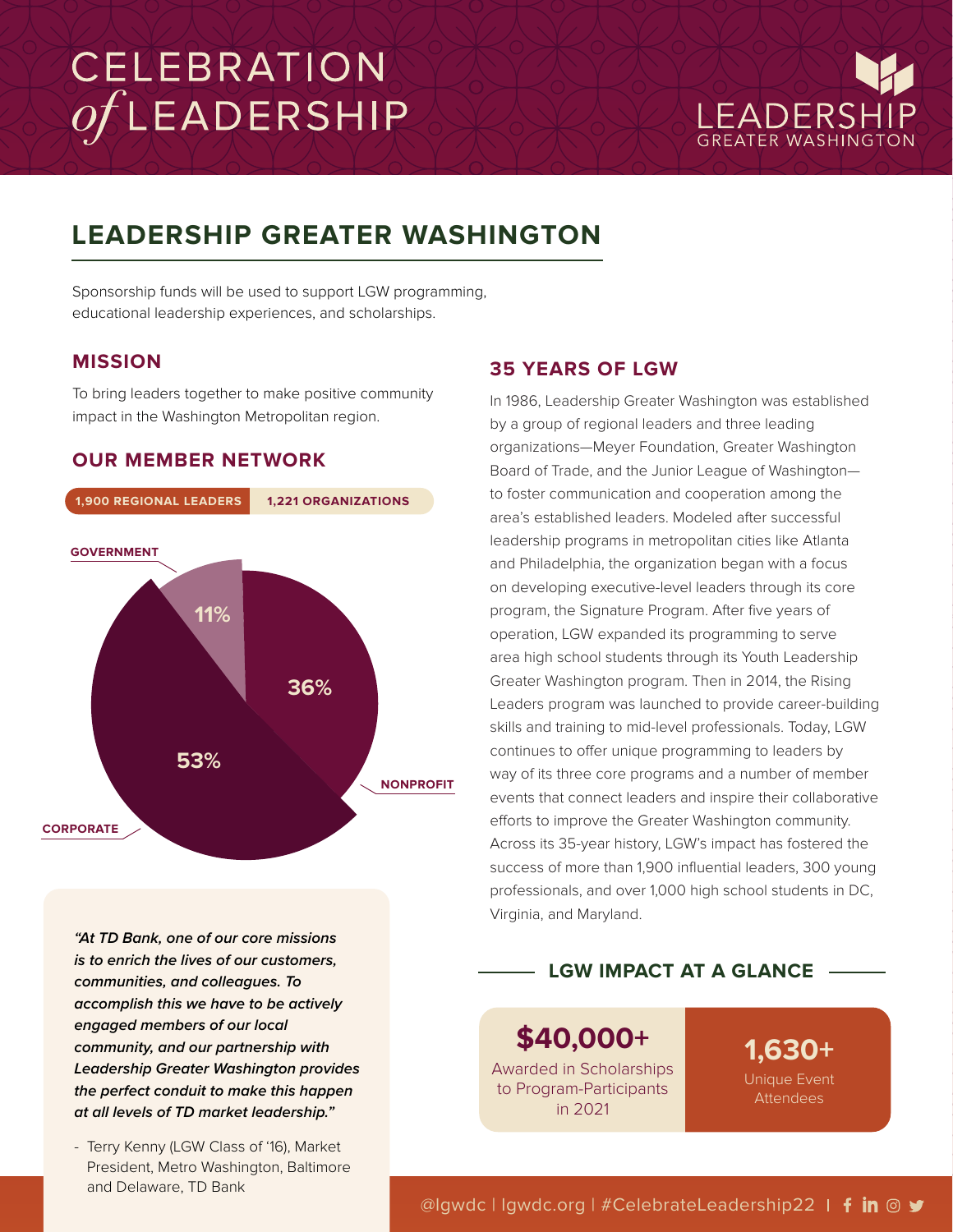# CELEBRATION  $of$ LEADERSHIP



### **SPONSORSHIP OPPORTUNITIES**

Sponsorship funds will be used to support LGW programming, educational leadership experiences, and scholarships.

### **LEADER - \$25,000**

- One VIP table (10 seats) in priority seating area
- Full page color ad in event program book
- Company recognition and sponsor acknowledgment from stage
- Sponsorship recognition with logo on official event invitation, event program, and prominent on-site signage
- Sponsorship recognition with logo on-screen during event
- Sponsorship recognition with logo in Washington Business Journal full page ad
- Sponsorship recognition with logo on all event promotional emails and materials
- Sponsorship recognition with logo on event webpage and social media platforms
- Full page color ad in LGW Member Directory
- Company spotlight in LGW newsletter
- Year-round logo placement on LGW website



### **BENEFACTOR - \$10,000**

- One reserved table (10 seats) with logo placard
- Half page color ad in event program book
- Company recognition and sponsor acknowledgment from stage
- Sponsorship recognition with logo on official event invitation, event program, and prominent on-site signage
- Sponsorship recognition with logo on-screen during event
- Sponsorship recognition with logo in Washington Business Journal full page ad
- Sponsorship recognition with logo on all event promotional emails and materials
- Sponsorship recognition with logo on event webpage and social media platforms
- Half page black and white ad in LGW Member **Directory**



*To discuss event sponsorship, please contact D*ani Brockert*,* Director of Development, *at d*brockert*[@lgwdc.org](mailto:dbrockert@lgwdc.org) or* 202.465.3201.

Leadership Greater Washington is a tax-exempt organization under section 501(c)(3) of the Internal Revenue Code. *Sponsorship of the Celebration of Leadership is tax-deductible.*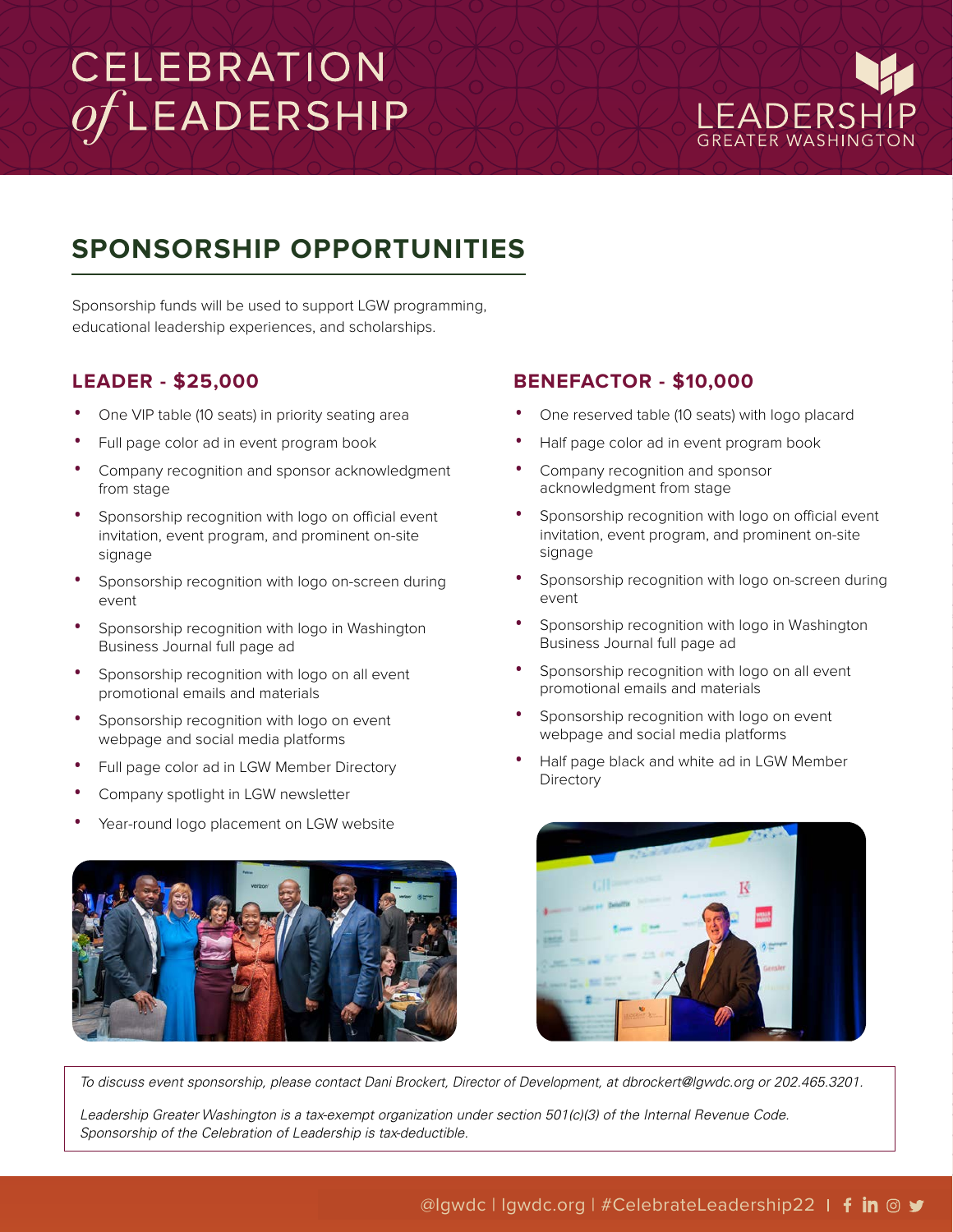## CELEBRATION OFLEADERSHIP





### **PATRON - \$6,000**

- One reserved table (10 seats) with logo placard
- Sponsorship recognition with logo in event program book
- Sponsorship recognition with logo on-screen during event
- Sponsorship recognition with logo on event webpage and social media platforms
- Sponsorship recognition with logo on all event promotional emails and materials
- Sponsorship name recognition in Washington Business Journal full page ad



### **SUPPORTER- \$3,500**

- Half-table reserved (5 seats)
- Sponsorship recognition with logo in event program book
- Sponsor name recognition on-screen during event
- Sponsorship recognition with logo on all event promotional emails and materials
- Sponsorship recognition on event webpage

#### **FRIEND OF DIANE - \$1,000**

- One ticket to the event
- Name listed in event program book
- Sponsorship name recognition on-screen during event
- Special "Friend of Diane" badge ribbon to wear during event
- Sponsor recognition on event webpage

To discuss event sponsorship, please contact Dani Brockert, Director of Development, at dbrockert@lgwdc.org or 202.465.3201.

*Leadership Greater Washington is a tax-exempt organization under section 501(c)(3) of the Internal Revenue Code. Sponsorship of the Celebration of Leadership is tax-deductible.*